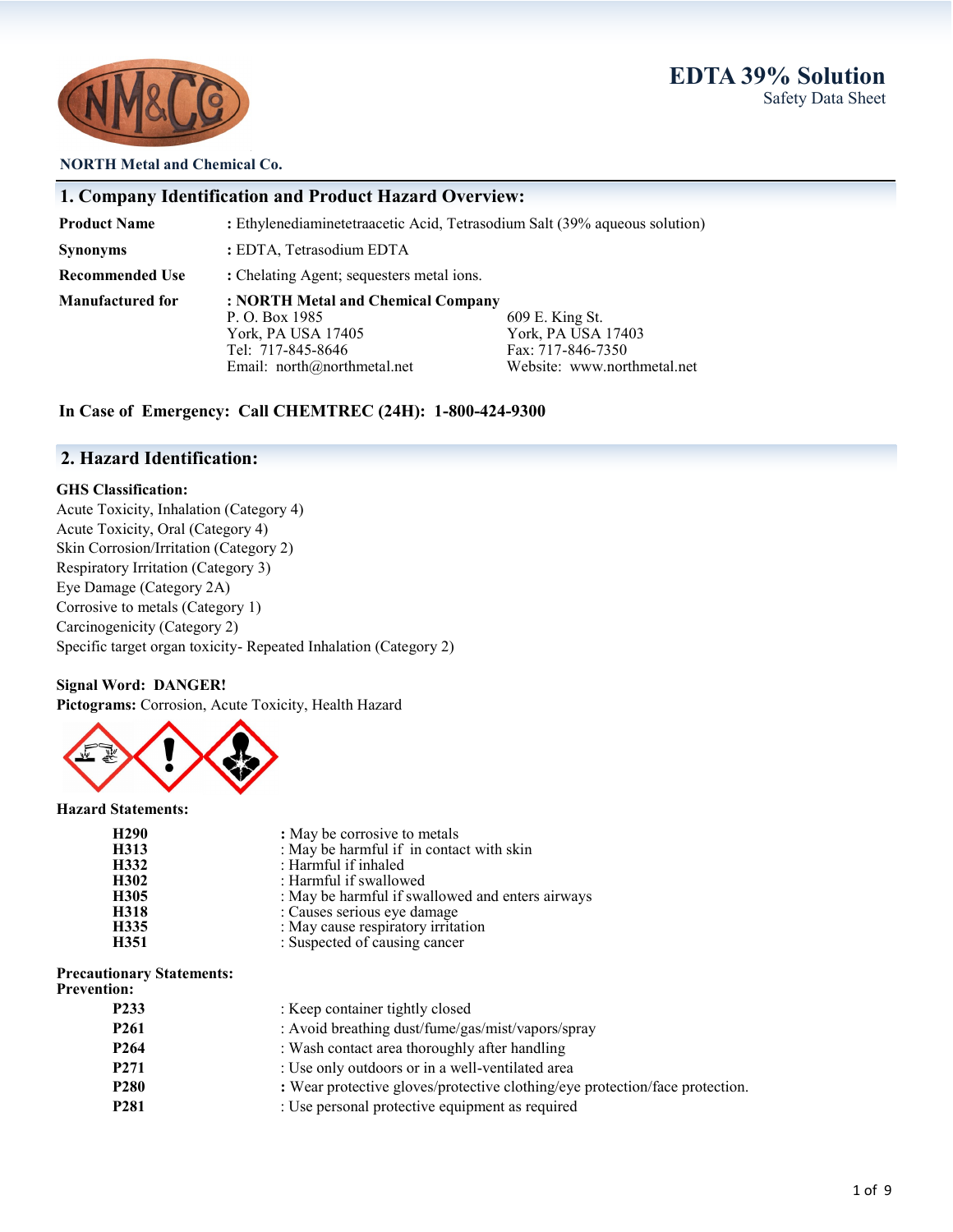## **2. Hazard Identification:**

| <b>Precautionary Statements:</b> |                                                                                                                                       |
|----------------------------------|---------------------------------------------------------------------------------------------------------------------------------------|
| $P303 + P361 + P353$             | : IF ON SKIN or hair: Remove/Take off immediately all contaminated clothing. Rinse skin with<br>water/shower                          |
| $P333 + P313$                    | : IF skin irritation or rash occurs: Get medical advice/attention.                                                                    |
| $P305 + P351 + P338$             | : IF IN EYES: rinse cautiously with water for several minutes. Remove contact lenses, if present<br>and easy to do. Continue rinsing. |
| $P301 + P330 + P331$             |                                                                                                                                       |
| $+P311$                          | : IF SWALLOWED: Rinse mouth. Do NOT induce vomiting. Call a POISON Center or doctor/<br>physician.                                    |
| $P304 + P340$                    | : IF INHALED: Remove person to fresh air and keep in position comfortable for breathing                                               |
| $P332 + P313$                    | : If skin irritation occurs: Get medical advice/attention                                                                             |
| $P337 + P313$                    | : If eye irritation persists: Get medical advice/attention                                                                            |
| <b>P312</b>                      | : Call a POISON CENTER or doctor/physician if you feel unwell                                                                         |
| $P403 + P235$                    | : Store in a well-ventilated place. Keep cool.                                                                                        |
| <b>P501</b>                      | : Dispose of contents/container in accordance with local/state/federal regulations.                                                   |

### **3. Composition/Information on Ingredient:**

| <b>Chemical Name</b>   | : Ethylenediaminetetraacetic Acid, Tetrasodium Salt (39% aqueous solution), EDTA         |
|------------------------|------------------------------------------------------------------------------------------|
| <b>Chemical Family</b> | : Chelating Agent                                                                        |
| Chemical Formula       | : (NaO-CO-CH <sub>2</sub> ) <sub>2</sub> -N-CH <sub>2</sub> -N-(CH2-CO-NaO) <sub>2</sub> |

| Substance:                               | <b>CAS Number:</b> | Compo. $(\% )$        |
|------------------------------------------|--------------------|-----------------------|
| Water                                    | 7732-18-5          | 56.0%                 |
| Tetrasodium ethylenediamine tetraacetate | $64-02-8$          | $\geq$ 37.0 - < 39.0% |
| Sodium hydroxyacetate                    | 2836-32-0          | $3.0\%$               |
| Sodium hydroxide                         | 1310-73-2          | $< 1.6\%$             |
| Nitrilotriacetate, Trisodium Salt (NTA)  | $5064 - 31 - 3$    | $1.0\%$               |

# **4. First Aid Measures:**

| <b>General Advice:</b>   | : Consult a physician. Show this safety data sheet to the doctor in attendance. Move out of dangerous<br>area.                                                                                                                                                                                                             |
|--------------------------|----------------------------------------------------------------------------------------------------------------------------------------------------------------------------------------------------------------------------------------------------------------------------------------------------------------------------|
| Eyes                     | : Flush skin with running water for at least fifteen minutes. Remove any contact lenses. Get medical aid/<br>attention immediately. Continue to rinse eyes during transport to the hospital.                                                                                                                               |
| <b>Skin</b>              | : Remove contaminated clothing. Wash skin with plenty of running water and soap. Take victim<br>immediately to the hospital. Consult a physician.                                                                                                                                                                          |
| Ingestion                | : If the product is swallowed, first rinse mouth. Give small amount of water to drink. Call doctor/<br>physician/poison center immediately. Do not induce vomiting. Never give anything by mouth to an<br>unconscious person. If a person vomits, place him/her in recovery position so the vomit does not enter<br>lungs. |
| <b>Inhalation</b>        | : If safe to do so, remove individual from further exposure. Keep warm and at rest. If breathing has<br>ceased, give artificial respiration. Do not give mouth to mouth resuscitation. Get medical attention/<br>consult a physician immediately.                                                                          |
| <b>Note to Physician</b> | : Treat symptomatically.                                                                                                                                                                                                                                                                                                   |

**PPE for first responders :** Gloves and safety goggles are highly recommended.

# **Indication of immediate medical**

: Maintain adequate ventilation and oxygenation of the patient. Chemical eye burns may require extended irrigation. Obtain a prompt consultation, preferably from an ophthalmologist. If burn is present, treat as any thermal burn, after decontamination. Due to irritant properties, swallowing may result in burns/ulceration of mouth, stomach, and lower gastrointestinal tract with subsequent stricture. Aspiration of vomitus may cause lung injury. Suggest endotracheal/esophageal control if lavage is done. No specific antidote. Treatment of exposure should be directed at the control of the symptoms and the clinical condition of the patient.



# **EDTA 39% Solution**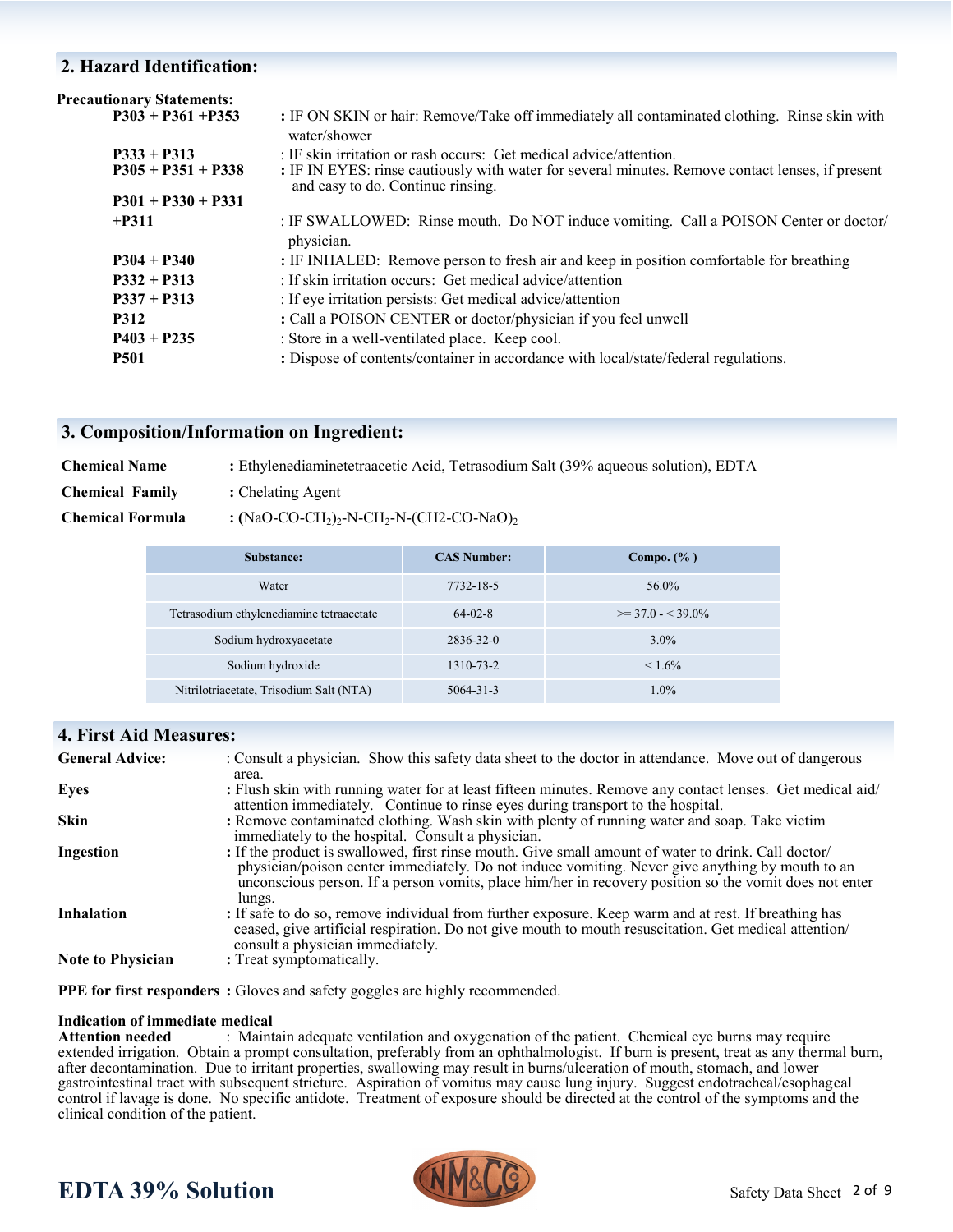# **5. Fire Fighting Measures:**

| Flash Point $(°C)$                                   | : No measurable flash point                                                                                                                                                                                                                                                                                                                                                                                                                                                                                                                       |
|------------------------------------------------------|---------------------------------------------------------------------------------------------------------------------------------------------------------------------------------------------------------------------------------------------------------------------------------------------------------------------------------------------------------------------------------------------------------------------------------------------------------------------------------------------------------------------------------------------------|
| <b>Flammable Limits</b>                              | : Not applicable                                                                                                                                                                                                                                                                                                                                                                                                                                                                                                                                  |
| <b>Auto ignition Temp.</b>                           | : Not applicable                                                                                                                                                                                                                                                                                                                                                                                                                                                                                                                                  |
| <b>Flammable Class</b>                               | : Not applicable                                                                                                                                                                                                                                                                                                                                                                                                                                                                                                                                  |
| <b>General Hazard</b>                                | : Evacuate personnel downwind in-order to avoid inhalation of irritating and/or harmful fumes and smoke.                                                                                                                                                                                                                                                                                                                                                                                                                                          |
| <b>Extinguishing Media</b>                           | : Use water fog or spray, dry chemical, foam or carbon dioxide extinguishing agents.                                                                                                                                                                                                                                                                                                                                                                                                                                                              |
| <b>Special hazards arising</b><br>from the substance | : Carbon monoxide, Carbon dioxide, metal oxides, and Nitrogen Oxides (NOx)                                                                                                                                                                                                                                                                                                                                                                                                                                                                        |
|                                                      | Fire Fighting Procedures: Hazardous decomposition and combustion products such as carbon/nitrogen oxides can be formed if<br>product is burning. Cool exposed containers with water spray to prevent over heating.                                                                                                                                                                                                                                                                                                                                |
|                                                      | Fire Fighting Equipment: Respiratory and eye protection are required for fire fighting personnel. Full protective equipment<br>(bunker gear) and self-contained breathing apparatus (SCBA) should be used for all indoor fires and any<br>significant outdoor fires. Evacuate area and fight fire from safe distance or a protected location. Move<br>fire-exposed containers, if allowable without sacrificing the safety of the firefighters. If possible,<br>firefighters should control run-off water to prevent environmental contamination. |

| <b>6. Accidental Release Measures:</b>                             |                                                                                                                                                                                                                                                                               |
|--------------------------------------------------------------------|-------------------------------------------------------------------------------------------------------------------------------------------------------------------------------------------------------------------------------------------------------------------------------|
| <b>Protective Gear for</b>                                         |                                                                                                                                                                                                                                                                               |
| <b>Personnel</b>                                                   | : Wear respiratory protection. Avoid breathing vapors, mist, or gas. Ensure adequate ventilation.<br>Remove all sources of ignition. Evacuate personnel to safe areas. Beware of vapors accumulating to<br>form explosive concentrations. Vapors can accumulate in low areas. |
| Environmental                                                      |                                                                                                                                                                                                                                                                               |
| <b>Precaution</b>                                                  | : Prevent further leakage or spillage if safe to do so. Do not let product enter drains. Discharge into the<br>environment must be avoided.                                                                                                                                   |
| <b>Methods and materials</b><br>for containment and<br>cleaning up | : Contain spillage. Soak up liquid residue with a suitable absorbent such as clay, sawdust, or cat litter.<br>Sweep up absorbed material and place in a chemical waste container for disposal. Then flush the area<br>with water. CAUTION: The spill area may be slippery.    |
| <b>Release Notes</b>                                               | : If spill could potentially enter any waterway, including intermittent dry creeks, contact local authorities.                                                                                                                                                                |

# **7. Handling and Storage:**

| <b>Handling</b> | : Avoid contact with skin and eyes. Avoid inhalation of vapor or mist. Do not Swallow. Wash<br>thoroughly after handling. Use with adequate ventilation            |
|-----------------|--------------------------------------------------------------------------------------------------------------------------------------------------------------------|
| <b>Storage</b>  | : Store in a cool, dry well-ventilated area. Keep containers closed and up right when not in use. Keep<br>product isolated from incompatible materials/conditions. |
|                 | Shelf life: Use within 24 months<br>Storage Temperature: $-17.8 - 48.9$ °C                                                                                         |



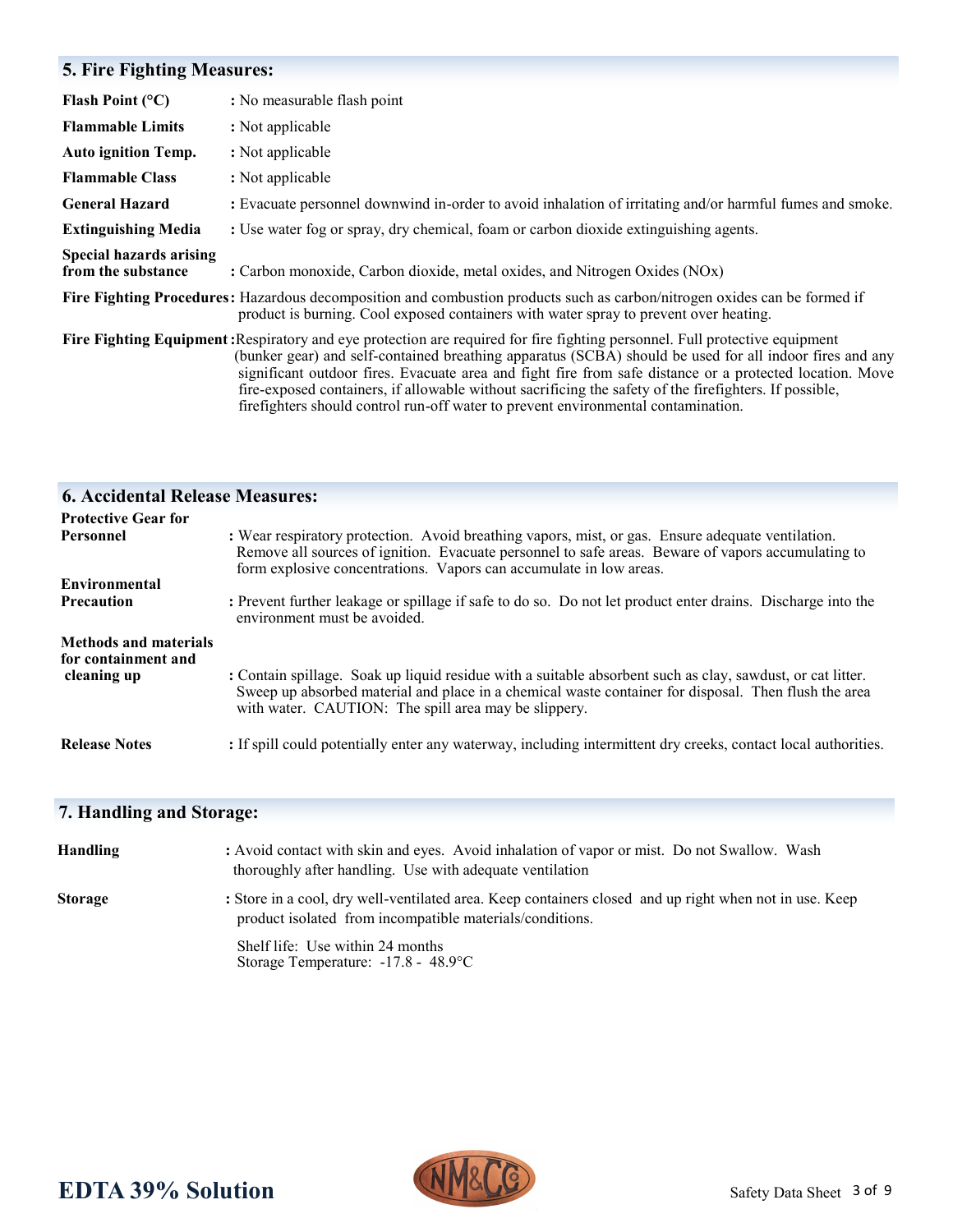# **8. Exposure Controls and Personal Protection:**

| <b>Exposure Limits</b>                  |                                                                                                                                                                                                                                                                                                                                                                                                                                 |                                                        |                                                                                                                                                                                                                                                                                                                                                                                                                       |
|-----------------------------------------|---------------------------------------------------------------------------------------------------------------------------------------------------------------------------------------------------------------------------------------------------------------------------------------------------------------------------------------------------------------------------------------------------------------------------------|--------------------------------------------------------|-----------------------------------------------------------------------------------------------------------------------------------------------------------------------------------------------------------------------------------------------------------------------------------------------------------------------------------------------------------------------------------------------------------------------|
| Component<br>Sodium Hydroxide           | List<br><b>ACGIH</b><br><b>OSHA</b><br><b>NISOH</b>                                                                                                                                                                                                                                                                                                                                                                             | <b>Type</b><br><b>Ceiling</b><br>PEL<br><b>Ceiling</b> | Value<br>$2 \text{ mg/m}$<br>$2 \text{ mg/m}$<br>$2 \text{ mg/m}$                                                                                                                                                                                                                                                                                                                                                     |
| <b>Engineering Controls</b>             | : Use appropriate engineering controls to avoid contact with skin, eyes, and clothing. Wash hands before<br>breaks and immediately after handling the product.                                                                                                                                                                                                                                                                  |                                                        |                                                                                                                                                                                                                                                                                                                                                                                                                       |
| <b>Personal Protective</b><br>Equipment | : Eyes and face: Use equipment for eye protection tested and approved under appropriate government<br>standards such as NIOSH.                                                                                                                                                                                                                                                                                                  |                                                        |                                                                                                                                                                                                                                                                                                                                                                                                                       |
|                                         | Skin: Avoid direct contact with skin. Wear rubber gloves, apron, boots or whole bodysuit when<br>handling this product. Gloves must be inspected prior to use. Use proper glove removal technique<br>(without touching glove's outer surface) to avoid skin contact with this product. Dispose of any<br>contaminated gloves after use in accordance with applicable laws and good laboratory practices. Wash<br>and dry hands. |                                                        |                                                                                                                                                                                                                                                                                                                                                                                                                       |
|                                         | Body Protection: Complete suit protecting against chemicals; flame retardant anti-static protective<br>clothing. The type of protective equipment must be selected according to the concentration and amount<br>of dangerous substance at the specific work place.                                                                                                                                                              |                                                        |                                                                                                                                                                                                                                                                                                                                                                                                                       |
|                                         |                                                                                                                                                                                                                                                                                                                                                                                                                                 |                                                        | Respiratory: Where risk assessment shows air-purifying respirators are appropriate, use full-face<br>respirator with multi-purpose combination respirator cartridges as a back up to engineering controls. If<br>the respirator is the sole means of protection, use a full-face supplied air respirator. Use respirators and<br>components tested and approved under appropriate government standards such as NIOSH. |
|                                         |                                                                                                                                                                                                                                                                                                                                                                                                                                 |                                                        | Work Hygienic Practices: Facilities storing or using this material should be equipped with emergency eyewash, and a safety<br>shower. Good personal hygiene practices should always be followed.                                                                                                                                                                                                                      |
| <b>Control of Environmental</b>         |                                                                                                                                                                                                                                                                                                                                                                                                                                 |                                                        |                                                                                                                                                                                                                                                                                                                                                                                                                       |

**Exposure** :Prevent further leakage or spillage if safe to do so. Do not let product enter drains. Discharge into the environment must be avoided.

**Viscosity** :20 cSt @ 20°C

**Decomposition Temp** : >200°C (solid); >107°C (water loss)

|                          | <b>9. Chemical and Physical Properties:</b> |                              |                                |
|--------------------------|---------------------------------------------|------------------------------|--------------------------------|
| Appearance               | : Liquid                                    | <b>Vapor Pressure</b>        | : same as water                |
| Odor                     | : Slight ammonia odor                       | <b>Vapor Density</b>         | : same as water                |
| <b>Odor threshold</b>    | : Not available                             | <b>Relative Density</b>      | : 1.31 @ 25 $\rm{^{\circ}C}$   |
| <b>Color</b>             | : Colorless to yellow                       | <b>Solubility</b>            | : completely miscible in water |
| pH (1% Solution)         | $: 11.0 - 12.2$                             |                              |                                |
| <b>Melting Point</b>     | : Not applicable                            | <b>Specific Gravity</b>      | : $1.31 \ (a) 25$ °C           |
| <b>Freezing Point</b>    | $: -25$ °C                                  | <b>Partition coefficient</b> |                                |
| <b>Boiling Range</b>     | $:106^{\circ}$ C                            | (n-octanol/water)            | : $log POW < 0$                |
| <b>Flash Point</b>       | : No measurable flash point                 | <b>Auto Ignition Temp.</b>   | : Not available                |
| Viscosity $@20^{\circ}C$ | $: 20 \text{ cps}$                          | <b>Molecular Weight</b>      | : $380.2$ g/mol                |
| <b>Evaporation Rate</b>  | $: < 0.8$ estimated                         | $\mathbf{V}$ : $\mathbf{A}$  | $.20.84 \odot 2000$            |

## **9. Chemical and Physical Properties:**

**Lower Explosive Limit :** Not applicable **Upper Explosive Limit :** Not applicable

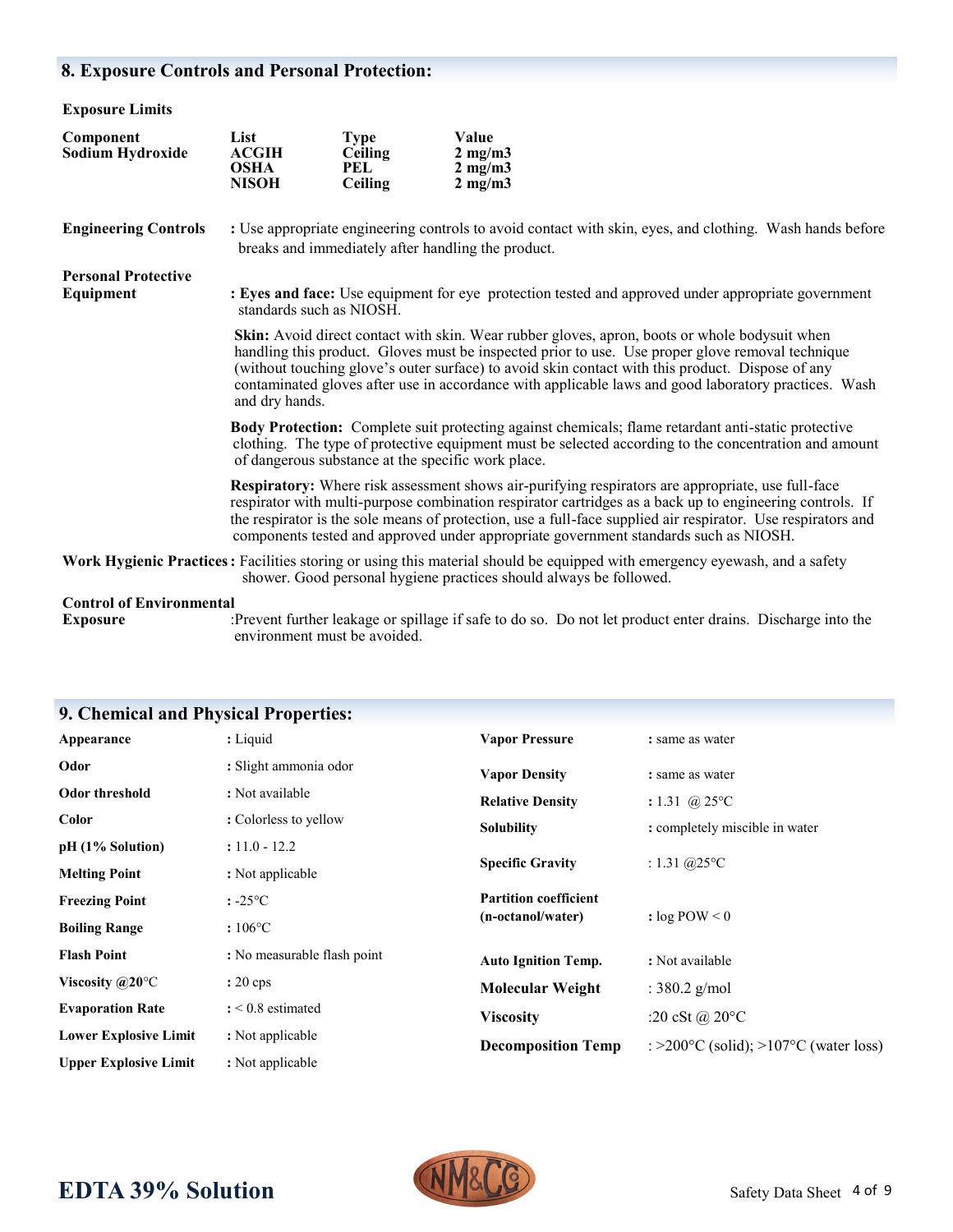| <b>10. Stability and Reactivity:</b>                |                                                                                                                                                                                                                   |  |  |  |
|-----------------------------------------------------|-------------------------------------------------------------------------------------------------------------------------------------------------------------------------------------------------------------------|--|--|--|
| <b>Stability</b>                                    | : The product is stable under recommended storage conditions.                                                                                                                                                     |  |  |  |
| <b>Reactivity</b>                                   | : No dangerous reaction known under conditions of normal use.                                                                                                                                                     |  |  |  |
| <b>Possibility of</b><br><b>Hazardous Reactions</b> | : Polymerization will not occur                                                                                                                                                                                   |  |  |  |
| <b>Hazardous</b>                                    | <b>Decomposition Products</b> : Depends upon temperature, air supply, and the presence of other materials.                                                                                                        |  |  |  |
|                                                     | <b>Incompatible Materials</b> : Avoid contact with metals such as Aluminum alloys, Copper, Copper alloys, and Nickel. Flammable<br>hydrogen may be generated from contact with metals such as Zinc, and Aluminum. |  |  |  |
| <b>Conditions to Avoid</b>                          | : Some components of this product can decompose at elevated temperatures                                                                                                                                          |  |  |  |

## **11. Toxicological Information:**

### **Acute Toxicity Data:**

**Acute oral toxicity:** Low toxicity if swallowed. Swallowing my result in gastrointestinal irritation or ulceration. Swallowing may result in burns of the mouth and throat. LD50 Ingestion - Rat - 3,030 mg/kg

**Acute Dermal Toxicity:** Prolonged skin contact is unlikely to result in absorption of harmful amounts. LD50 Dermal - Rabbit  $-$  > 5,000 mg/kg

#### **Skin corrosion/irritation:**

Prolonged contact may cause skin irritation with local redness. Repeated contact may cause skin burns. Symptoms may include pain, severe local redness, swelling, and tissue damage. May cause more severe response if skin is abraded (scratched or cut). May cause more sever response on covered skin (under clothing, gloves). Mist may cause skin irritation. Not classified as corrosive to the skin according to DOT guidelines.

#### **Serious eye damage/eye irritation:**

May cause severe irritation with corneal injury which may result in permanent impairment of vision, even blindness. Chemical burns may occur.

#### **Respiratory or skin sensitization:**

No data available

#### **Repeated Dose Toxicity:**

For the minor components: In animals, effects have been reported on the following organs: Kidney, Urinary Tract. Repeated excessive exposures may alter concentrations of metals in the body. In animals, has been shown to cause disposition of calcium salts in various urinary tract tissues.

#### **Carcinogenicity:**

Although large dietary doses OF NTA have caused urinary tumors in laboratory animals, there is little likelihood that NTA could cause cancer in humans, especially at sub toxic doses. The Trisodium salt of EDTA did not cause cancer in laboratory animals.

**IARC:** Nitrilotriacetate, Trisodium salt (NTA) - possible carcinogenic to humans: 2B

**NTP:** No component of this product present at levels greater than or equal to 0.1% is identified as a probable, possible, or confirmed human carcinogen by NTP.

**OSHA:** No component of this product present at levels greater than or equal to 0.1% is identified as a probable, possible, or confirmed human carcinogen by OSHA.

**Teratogenicity:** EDTA and its sodium salts have been reported to cause birth defects in laboratory animals only at exaggerated doses that were toxic to the mother. These effects are likely associated with zinc deficiency due to chelation.

**Reproductive Toxicity:** No relevant data found

**Mutagenicity:** Most data indicate the EDTA and its salts are not mutagenic. Minimal effects are reported likely due to trace metal deficiencies resulting from chelating by EDTA.

**Aspiration Hazard:** Aspiration into the lungs may occur during ingestion or vomiting, causing tissue damage or lung injury.



# **EDTA 39% Solution**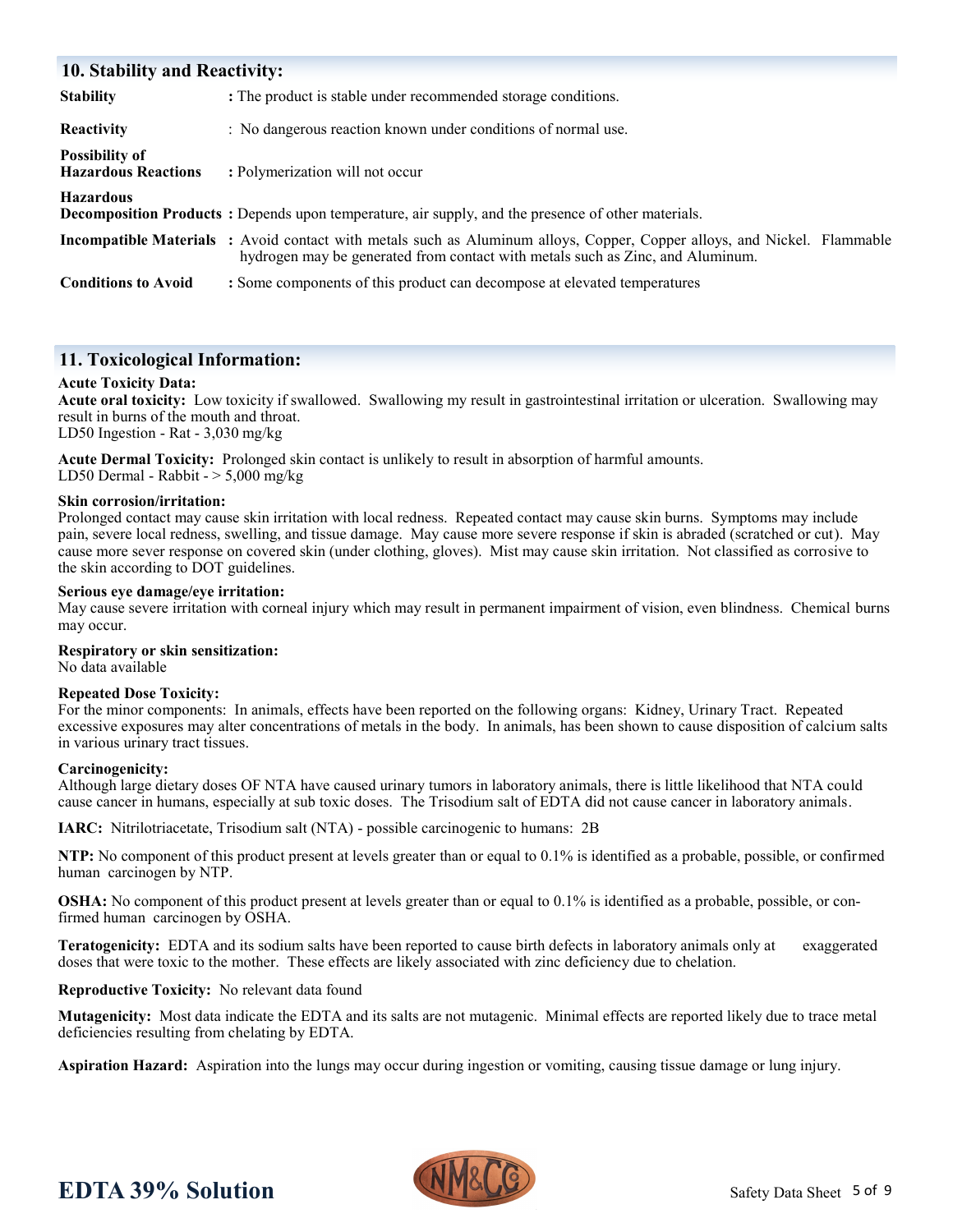## **11. Toxicological Information:**

### **COMPONENTS INFLUENCING TOXICOLOGY:**

**Tetrasodium ethylenediamine tetraacetate: Oral - LD50: Rat, > 1,780 - < 2,000 mg/kg Acute Inhalation toxicity -** The LC50 has not been determined. **Sodium hydroxyacetate: Acute Inhalation toxicity** - The LC50 has not been determined. **Sodium hydroxide: Acute Inhalation toxicity -** The LC50 has not been determined. **Nitrilotriacetate, Trisodium salt (NTA):** 

**Acute Inhalation toxicity** - Dust may cause irritation to upper respiratory tract (nose and throat) LD50, Rat, male, 4h, dust/mist, >5.0mg/l. No deaths occurred at this concentration

| Carcinogenicity:                        |      |                                           |
|-----------------------------------------|------|-------------------------------------------|
| Component                               | List | <b>Classification</b>                     |
| Nitrilotriacetate, Trisodium salt (NTA) | IARC | Group 2B: Possibly carcinogenic to humans |

### **12. Ecological Information:**

**All work practices must be aimed at eliminating environmental contamination.** 

| <b>Toxicity</b>                                                                               |                                                                                                                                                                                                                                                                                                                                                                                                   |
|-----------------------------------------------------------------------------------------------|---------------------------------------------------------------------------------------------------------------------------------------------------------------------------------------------------------------------------------------------------------------------------------------------------------------------------------------------------------------------------------------------------|
| <b>Toxicity to fish:</b><br><b>Toxicity to daphnia</b><br>and other aquatic<br>Invertebrates: | Material is practically non-toxic to fish on an acute basis $(LC50 > 100$ mg/l)<br>Lepomis macrochirus (bluegill): $96h$ LC50 > 157 - 2,070 mg/L<br>Fish (zebra fish): 35d NOEC $\geq$ 25.7 mg/l<br>Pimephales promelas (fathead minnow): $96h$ LC50 > $100mg/L$<br>Sodium Hydroxide: Fish (various species): 96h LC50 = 33 to 189 mg/L<br>Daphnia magna: 48h EC50 = 140 mg/L; 21d NOEC = 25 mg/L |
|                                                                                               |                                                                                                                                                                                                                                                                                                                                                                                                   |
| Toxicity to algae:                                                                            | 72h $EC50 \ge 300$ mg/L                                                                                                                                                                                                                                                                                                                                                                           |
| <b>Toxicity to bacteria:</b>                                                                  | $30m$ EC20 $> 500$ mg/L                                                                                                                                                                                                                                                                                                                                                                           |
| Biodegradability:                                                                             | Biodegradation under aerobic laboratory conditions is below detectable limits<br>$(BOD20 \text{ or } BOD28/ThOD < 2.5\%)$<br>Biological Oxygen Demand (BOD):<br>BOD $5 = 15\%$ ; BOD $10 = 15\%$ ; BOD $20 = 15\%$<br>Chemical Oxygen demand: 0.19 - 0.28 mg/mg<br>Theoretical Oxygen Demand: 1.31 mg/mg                                                                                          |
| <b>Bioaccumulative</b><br>Potential:                                                          | Potential is low (BCF $\leq 100$ Log Pow $\leq 3$ )                                                                                                                                                                                                                                                                                                                                               |
| <b>Mobility in soil:</b>                                                                      | No adsorption is expected onto soil due to ionic structure. The test substance will preferably distribute<br>into the water compartment and not evaporate from the water surface.                                                                                                                                                                                                                 |

## **13. Disposal Considerations:**

| <b>Disposal Method</b>  | : Dispose of waste at an appropriate waste disposal facility according to current applicable laws and<br>regulations. DO NOT DUMP INTO ANY SEWERS, ON THE GROUND, OR INTO ANY BODY OF<br>WATER.                                |
|-------------------------|--------------------------------------------------------------------------------------------------------------------------------------------------------------------------------------------------------------------------------|
| <b>For Large Spills</b> | : Contain material and call local authorities for emergency assistance.                                                                                                                                                        |
| <b>Product Disposal</b> | : Dispose of at a supervised incineration facility or an appropriate waste disposal facility according to<br>current applicable local, state and federal laws, regulations and product characteristics at time of<br>disposal. |
| <b>Empty Container</b>  | : Contaminated container should be labeled and disposed in accordance to local, state and federal laws and<br>regulations.                                                                                                     |

# **EDTA 39% Solution**

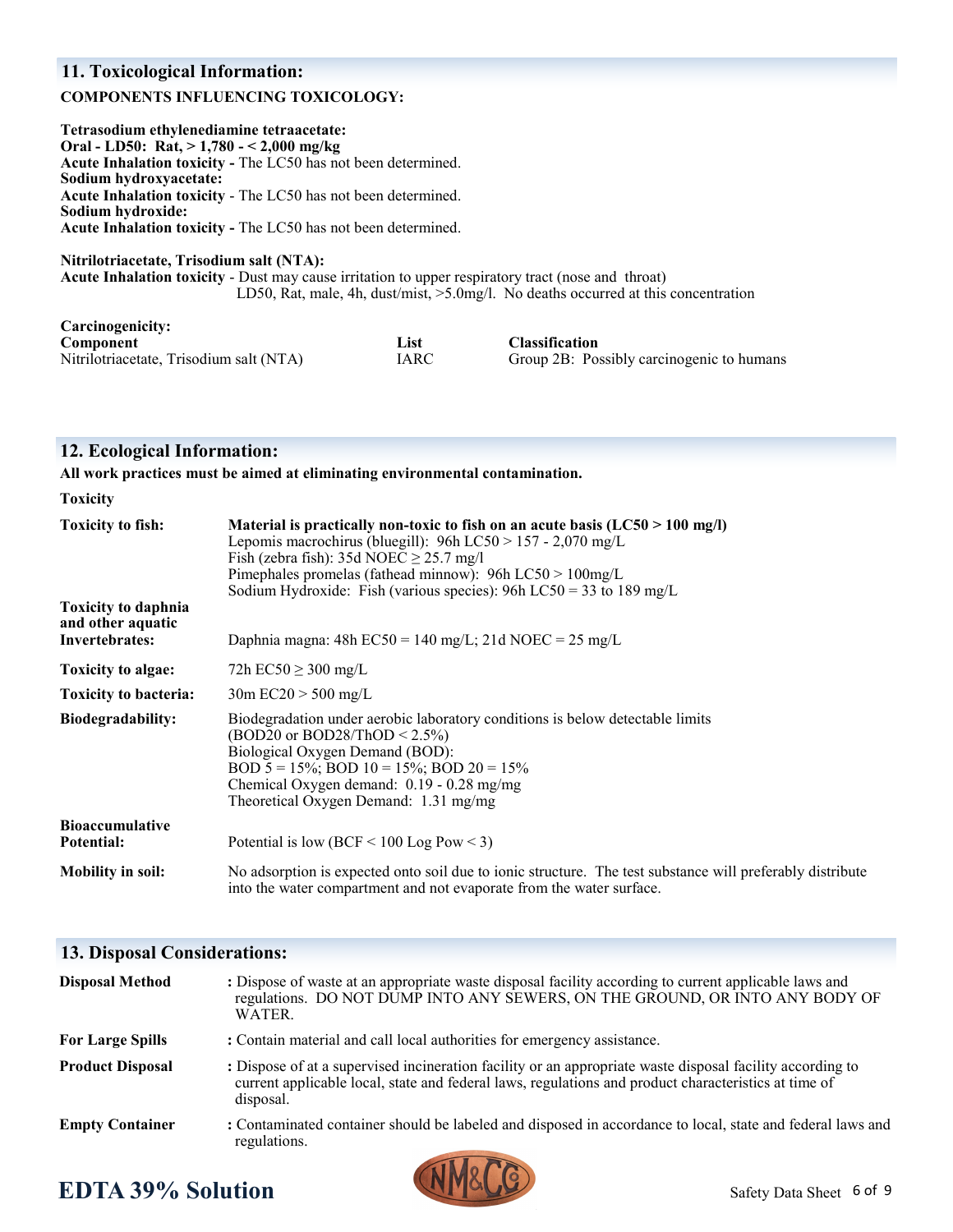## **14. Transport Information:**

| <b>Regulatory</b><br><b>Information</b> | UN No. | <b>Proper Shipping Name</b>                          | <b>UN Class</b> | Packing<br>Group | Labels    |
|-----------------------------------------|--------|------------------------------------------------------|-----------------|------------------|-----------|
| <b>US DOT</b>                           | 3267   | Corrosive Liquid, Basic, Organic,<br>N.O.S. Solution | 8               | Ш                | Corrosive |
| <b>IMDG</b>                             | N/A    | N/A                                                  | N/A             |                  | N/A       |
| <b>IATA</b>                             | N/A    | N/A                                                  | N/A             |                  | N/A       |

## **15. Regulatory Information:**

**U.S. Federal Regulations:**

**SARA 302 Components:** No chemicals in this material are subject to the reporting requirements of SARA Title III, Section 302.

**SARA 313 Components:** This material does not contain any chemical components with known CAS numbers that exceed the threshold (De Minimis) reporting levels established by SARA Title III, Section 313

**SARA 311/312:** Immediate (Acute) Health Hazard; Delayed (Chronic) Health Hazard

| <b>Pennsylvania Right to know Components:</b> | Component        | CAS#      | Amount  |  |
|-----------------------------------------------|------------------|-----------|---------|--|
|                                               | Sodium Hydroxide | 1310-73-2 | $1.6\%$ |  |
|                                               | Formaldehyde     | $50-00-0$ | ≤0.099% |  |
| $\sim$ 1.0<br>$-1$ .                          |                  |           |         |  |

**California Proposition 65 Components:** This product contains a chemical known to the State of California to cause cancer. **Component CAS# Amount** Formaldehyde 50-00-0 700.0PPM

**CEPA - Domestic Substances List (DSL):** All substances contained in this product are listed on the Canadian Domestic Substances list (DSL) or are not required to be listed.

**Canada - WHMIS:** 

Class D1B: Materials causing immediate and serious toxic Effects - Toxic material Class D2A (Other toxic effects); Class E (Corrosive to metal). Class D2B: Materials causing other toxic effects - Toxic material

**US Toxic Substances Control Act:** All components of this product are listed on the TSCA inventory or are exempt from TSCA inventory requirements under 40 CFR 720.30

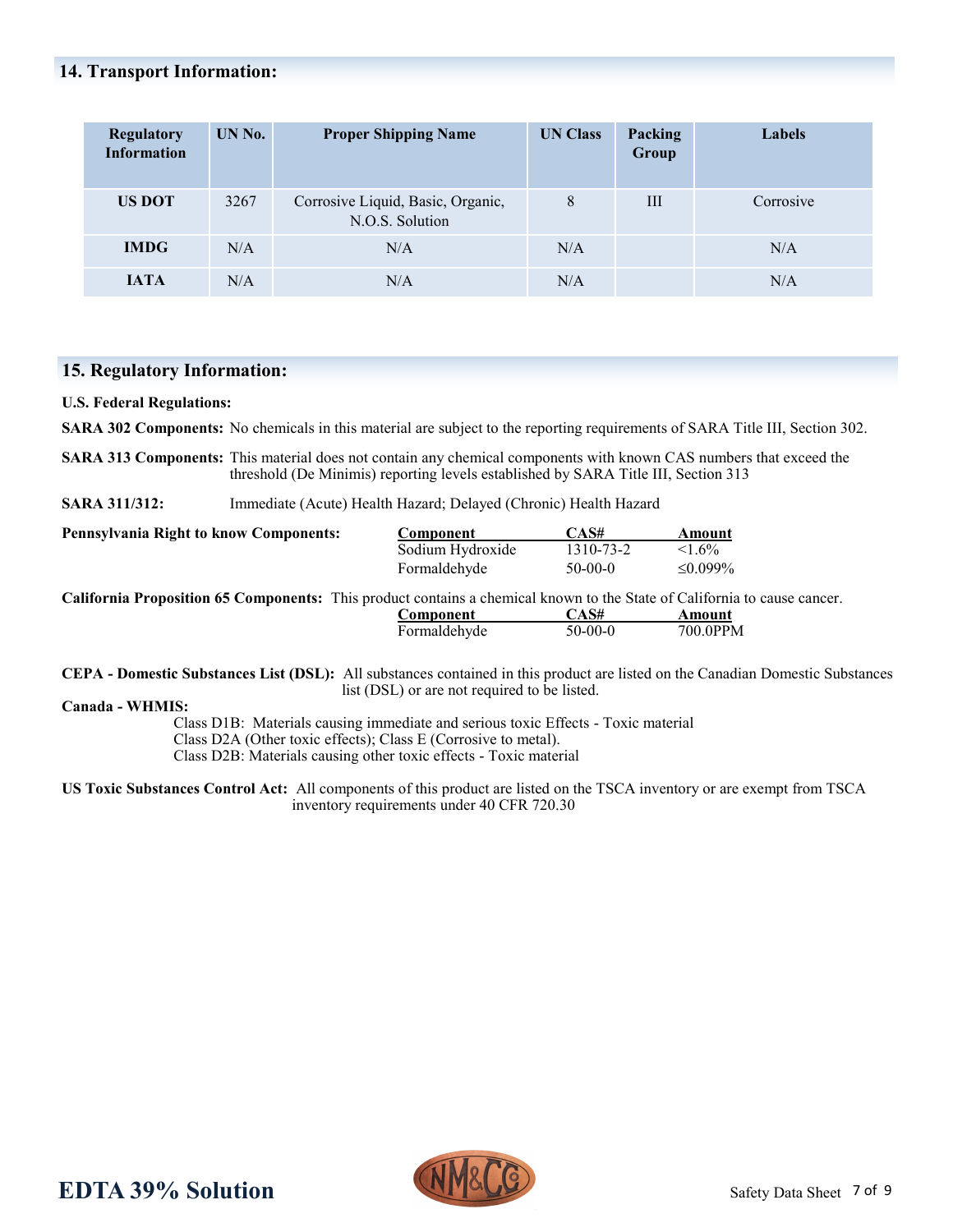# **16. Other Information:**

**HMIS and NFPA Rating Scale:**

**HMIS: Hazardous Materials Identification System**

**Numeric Scale for Health (Blue), Flammability (Red), and Physical Hazard (Yellow):**

| <b>HMIS Rating:*</b>   |   |  |
|------------------------|---|--|
| <b>HEALTH</b>          |   |  |
| <b>FLAMMABILITY</b>    |   |  |
| <b>PHYSICAL HAZARD</b> |   |  |
| PERSONAL PROTECTION    | C |  |

| <b>RATING</b>  | <b>HEALTH</b><br><b>FIRE HAZARD</b>                    |                                            | <b>PHYSICAL HAZARD</b>                                                                                                                                      |  |
|----------------|--------------------------------------------------------|--------------------------------------------|-------------------------------------------------------------------------------------------------------------------------------------------------------------|--|
| 0              | No significant risk to<br>health                       | Will not burn                              | Product stable under ambient temperature<br>and condition.                                                                                                  |  |
| $\mathbf{1}$   | Can cause irritation<br>or minor reversible<br>injury. | Must be preheated to<br>burn               | Product can become unstable at high temper-<br>atures and pressures.                                                                                        |  |
| $\overline{2}$ | Can cause tempo-<br>rary or residual<br>injury         | Ignites when moderate-<br>ly heated        | Product can become unstable and cause vio-<br>lent chemical reaction at normal pressures<br>and temperatures                                                |  |
| 3              | Can cause serious<br>injury                            | Ignition occurs at nor-<br>mal temperature | Product capable of forming explosive mix-<br>tures and is capable of detonation in presence<br>of strong initiating source.                                 |  |
| 4              | Can be lethal from<br>single or repeated<br>exposure.  | <b>Extremely flammable</b>                 | Product is highly explosive and unstable.<br>Exothermic reactions possible with decompo-<br>sition, polymerization, reaction with water or<br>self reaction |  |

**Personal Protection Code C: Gloves + Safety Goggles + Chemical Apron** 

**NFPA: National Fire Protection Association**

**Numeric Scale for Health (Blue), Fire Hazard (Red), and Reactivity (Yellow): Special (White)**

**NFPA Rating:\***



| <b>RATING</b> | <b>HEALTH</b>                                                                  | <b>FIRE HAZARD</b>                  | <b>REACTIVITY</b>                                                                              |
|---------------|--------------------------------------------------------------------------------|-------------------------------------|------------------------------------------------------------------------------------------------|
| 0             | <b>Minimal Hazard</b>                                                          | Will not burn<br>Normally Stable    |                                                                                                |
| 1             | Can cause signifi-<br>cant irritation                                          | Must be preheated to<br>burn        | Unstable at high temperatures                                                                  |
| 2             | Can cause tempo-<br>rary incapacitation<br>or residual injury                  | Ignites when moder-<br>ately heated | Normally unstable. Can readily go under<br>violent chemical reaction but do not deto-<br>nate. |
| 3             | Ignition occurs at nor-<br>Can cause perma-<br>mal temperature<br>nent injury. |                                     | Capable of detonation, or of explosive reac-<br>tion, but requires a strong ignition source.   |
| 4             | Can be lethal.<br><b>Extremely flammable</b>                                   |                                     | May explode at normal temperatures and<br>pressures                                            |